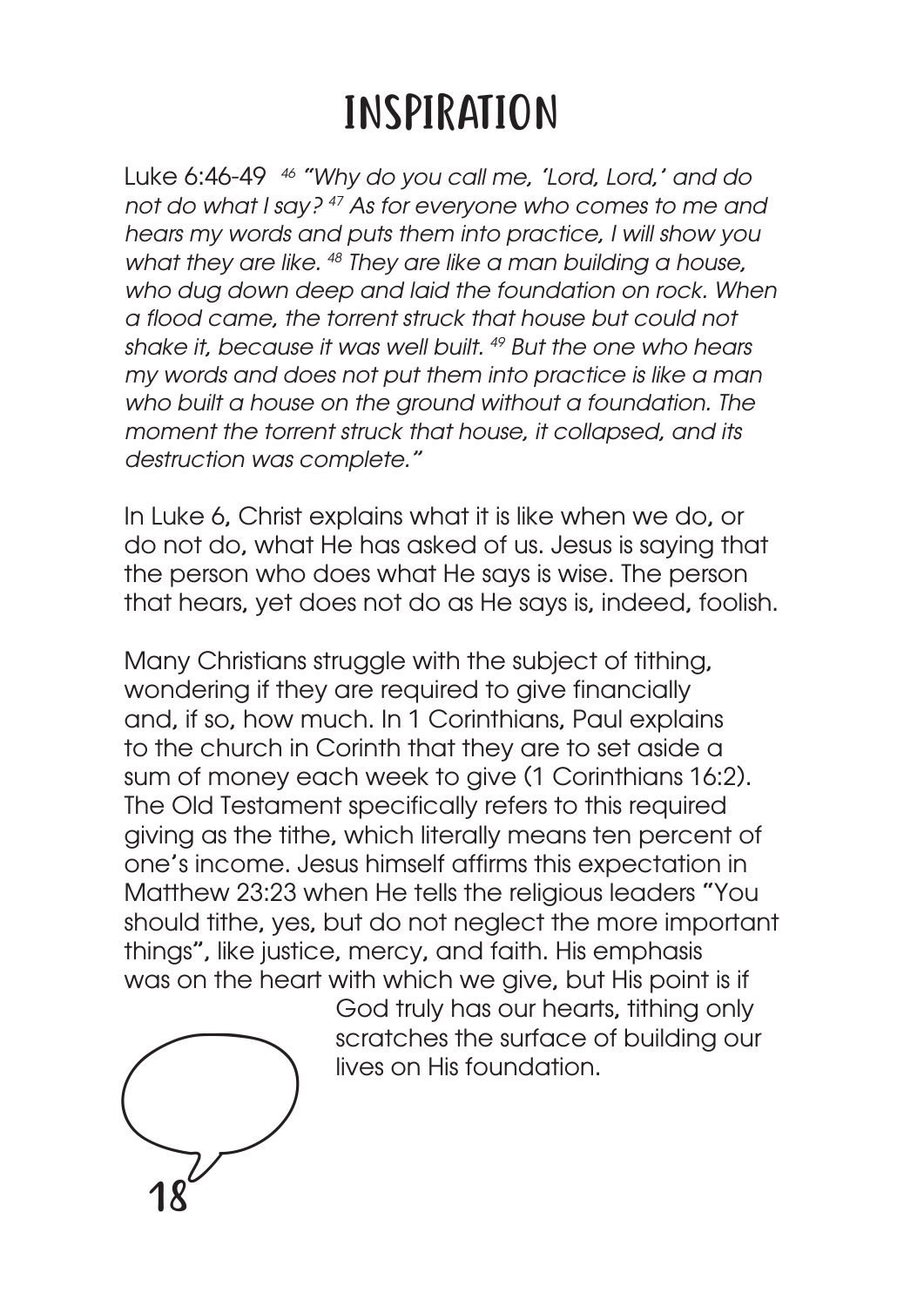## APPLICATION

Think about a doctor. There are many disciplines in this profession that are related to maintaining the skill, knowledge, and even genuine concern about his or her patients. We all know that doctors are held to very high standards and if the doctor performs all facets of the job well, they would likely be deemed excellent in the field. Isn't this the kind of doctor you want, one that you know really cares about you and is completely committed to acquiring and maintaining every discipline needed to truly care for your physical needs? You may even arrive at the conclusion that this doctor loves you as their patient because of their commitment to you. However, if the doctor is lacking in any area, you may have concerns about being their patient.

Like a doctor, there are also many disciplines involved in being a Christian. If we truly love God, then we will want Him to be pleased with what we bring to our relationship with Him. If we love Him with our whole heart, then wouldn't we want to give Him all of us? What makes us hold back parts of our lives from God? Does God despair at our lack of commitment to Him when we do not submit ourselves wholly to Him?

Tithing is not a financial issue, rather it is one of many disciplines that shows God that we love Him fully and truly. Tithing is a spiritual issue. If you are not currently tithing, please consider it for the purpose of growing your relationship with God and growing His kingdom. Sit down with your budget and ask God to show you how you can give. Sometimes it takes practicing a skill to become excellent at it, just like an experienced doctor. Start small with your tithing if you need to. But just get started. You may need to work your way up to ten percent. Or maybe you already tithe, but God wants

You don't have to tithe.  $19$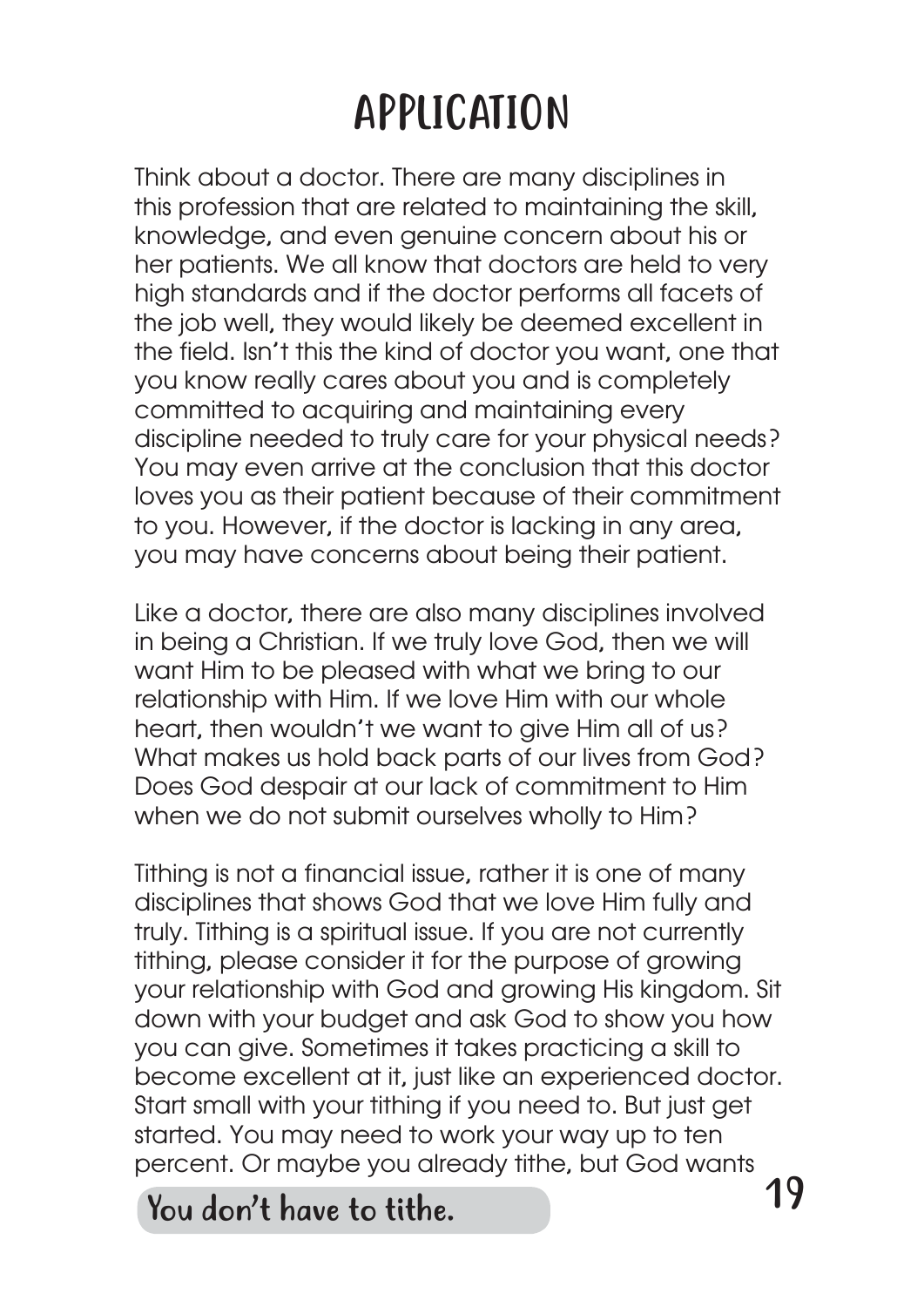you to give a gift above your ten percent. Pray and ask God what He wants you to do, then act on it! Show God that you trust and love Him and that He is your treasure!

## CONTEMPLATION

1. Are you aware of what you treasure in this life? You will know by reflecting on where you spend your time and by what you are willing to give up. Are you willing to give your treasure(s) to God?

2. Do you long to know God more? Do you truly hunger after Him? If not, what is stopping you?

3. Are there areas in your life that you know God has blessed you and shown you how much He loves you?